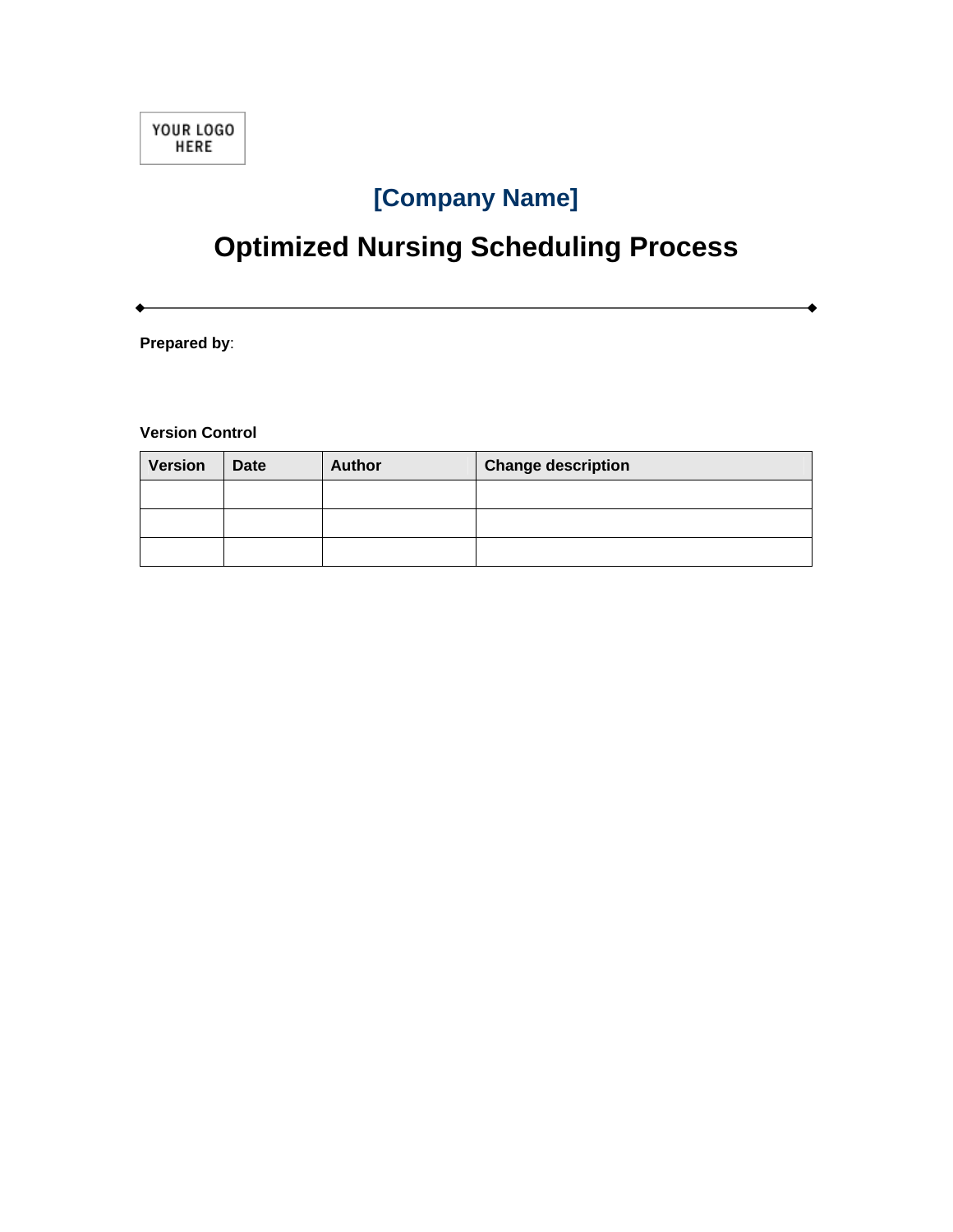## **Table of Contents**

| 1              |               |     |   |
|----------------|---------------|-----|---|
|                | 1.1           |     |   |
|                | 1.2           |     |   |
|                |               | 121 |   |
|                | 1.3           |     |   |
|                | 1.4           |     |   |
|                |               |     |   |
|                | $1.5^{\circ}$ |     |   |
|                | 1.6           |     |   |
| 2 <sup>1</sup> |               |     |   |
|                | 21            |     |   |
|                | $2.2^{\circ}$ |     |   |
| 3              |               |     |   |
| 4              |               |     | 5 |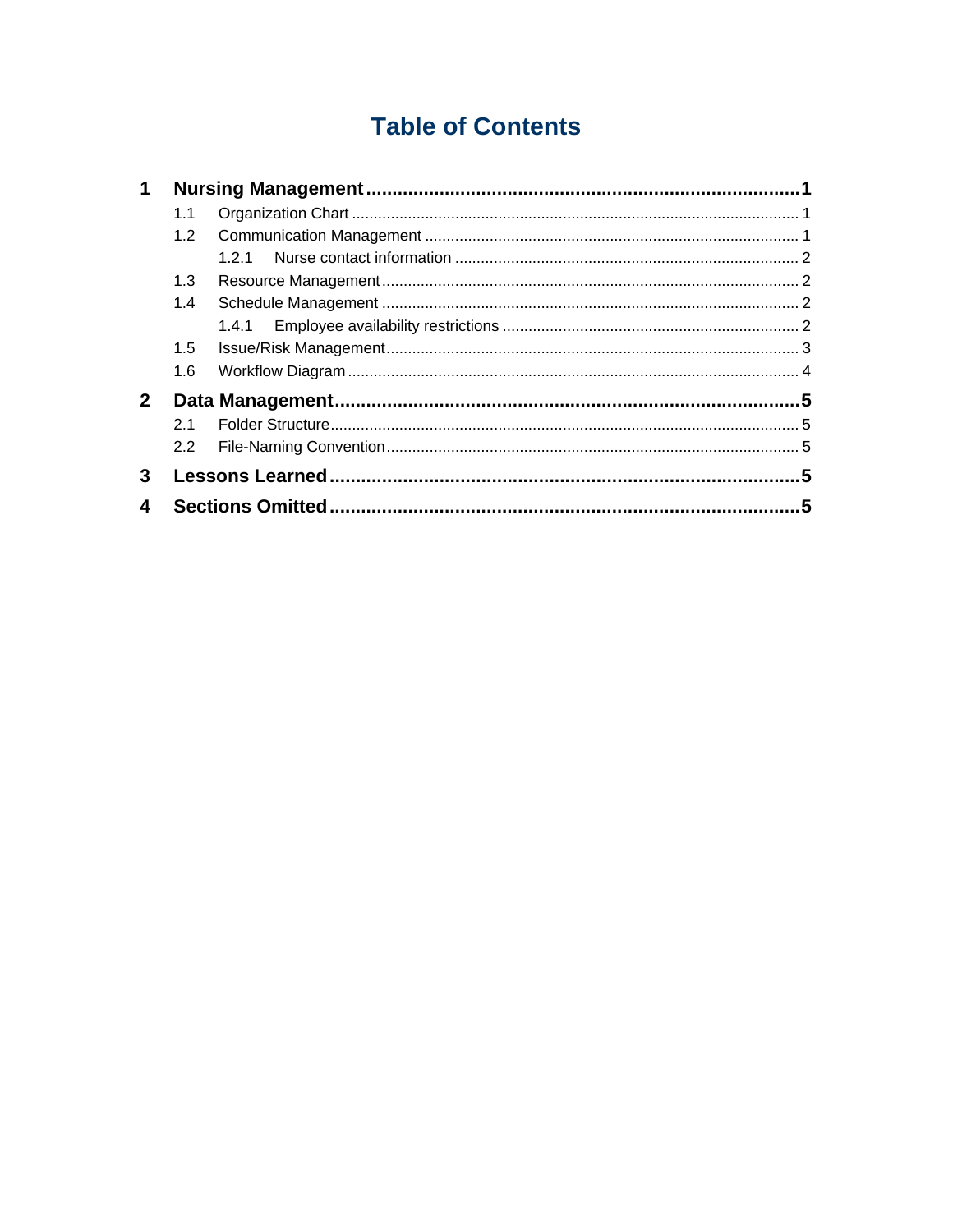## **1 Nursing Management**

#### **1.1 Organization Chart**

[Illustrate the reporting hierarchy for all individuals within your organization. Double-click the sample Microsoft Office Visio diagram below to make changes.]



### **1.2 Communication Management**

[Identify how patient data reports are communicated to pertinent staff members. Also, identify the frequency with which patient data should be received.]

| <b>Message</b><br>(action taken)                            | <b>Delivery</b><br>method | <b>Sender</b>   | <b>Receiver</b>    | <b>Deliverable</b>    | <b>Frequency</b> |
|-------------------------------------------------------------|---------------------------|-----------------|--------------------|-----------------------|------------------|
| [Notify staff of<br>patient arrival]                        | [Verbal]                  | [Administrator] | [All]              | [Verbal Notification] | [Once]           |
| [Communicate<br>patient vital<br>statistics]                | [Written]                 | [Nurse]         | [Physician]        | [Flowsheet]           | [Once]           |
| [Communicate<br>patient<br>examination<br>datal             | [Written]                 | [Physician]     | [Medical<br>Asst.] | [Flowsheet]           | [Once]           |
| [Communicate<br>examination<br>data report<br>requirements] | [Verbal]                  | [Physician]     | [Medical<br>Asst.] | [Verbal Notification] | [Once]           |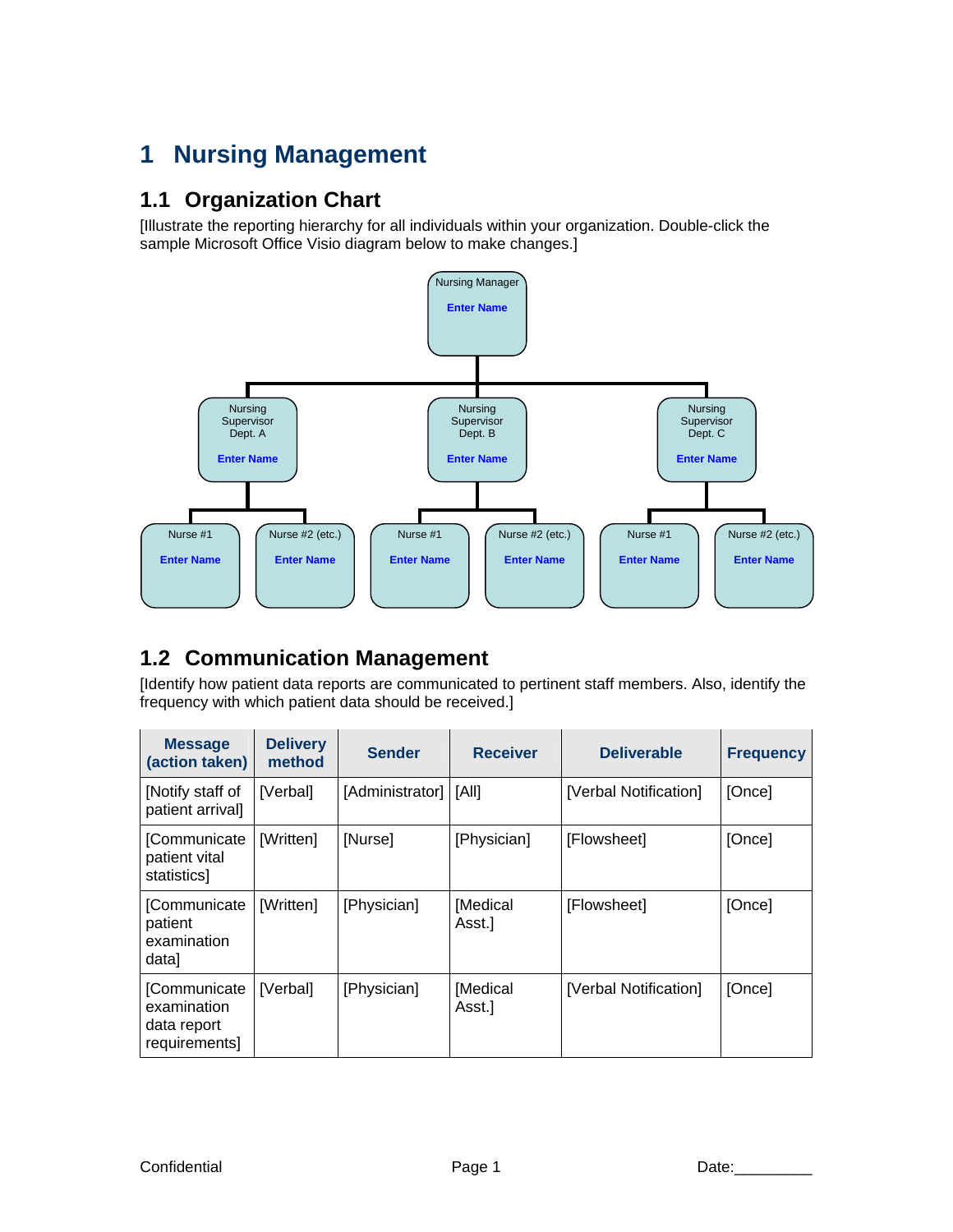| [Report patient   [Written]<br>examination<br>data] |                                 | [Medical<br>Asst.] | [Physician] | [Report]                                                 | [Once]              |
|-----------------------------------------------------|---------------------------------|--------------------|-------------|----------------------------------------------------------|---------------------|
| Store patient<br>examination<br>datal               | [Written/<br>Electronic] Asst.] | [Medical           |             | [Administrator]   [Flowsheet/Electronic   [Upon<br>Filel | exam<br>completion] |

#### **1.2.1 Nurse contact information**

[Identify nurse contact information (such as name, specialty, and e-mail.).]

| <b>Name</b> | E-mail | <b>Phone</b> | <b>Specialty</b> | <b>Clinical team</b> |
|-------------|--------|--------------|------------------|----------------------|
|             |        |              |                  |                      |

### **1.3 Resource Management**

[Identify resources required by nursing staff members to perform their daily activities. Resources may include such items as equipment, rooms, and forms.]

| Task # | Task name | Resource name | <b>Dependency</b> | <b>Comments</b> |
|--------|-----------|---------------|-------------------|-----------------|
|        |           |               |                   |                 |
|        |           |               |                   |                 |

### **1.4 Schedule Management**

[Identify timing considerations for scheduling nursing assignments. All related tasks for each nursing assignment should be listed chronologically, based on predecessors.]



#### **1.4.1 Employee availability restrictions**

[Identify each of the items that affect scheduling of nursing resources.]

| <b>Availability restriction</b>              | <b>Assessment of</b><br>restriction                               | <b>Optimized procedure</b>                                                         |
|----------------------------------------------|-------------------------------------------------------------------|------------------------------------------------------------------------------------|
| [Vacation/PTO request & approval]<br>process | <b>Enter the information</b><br>acquired from the<br>assessment.] | [Enter the information that<br>has been determined as<br>the optimized procedure.] |
| [Sick employee backfill process]             |                                                                   |                                                                                    |
| [Office holidays]                            |                                                                   |                                                                                    |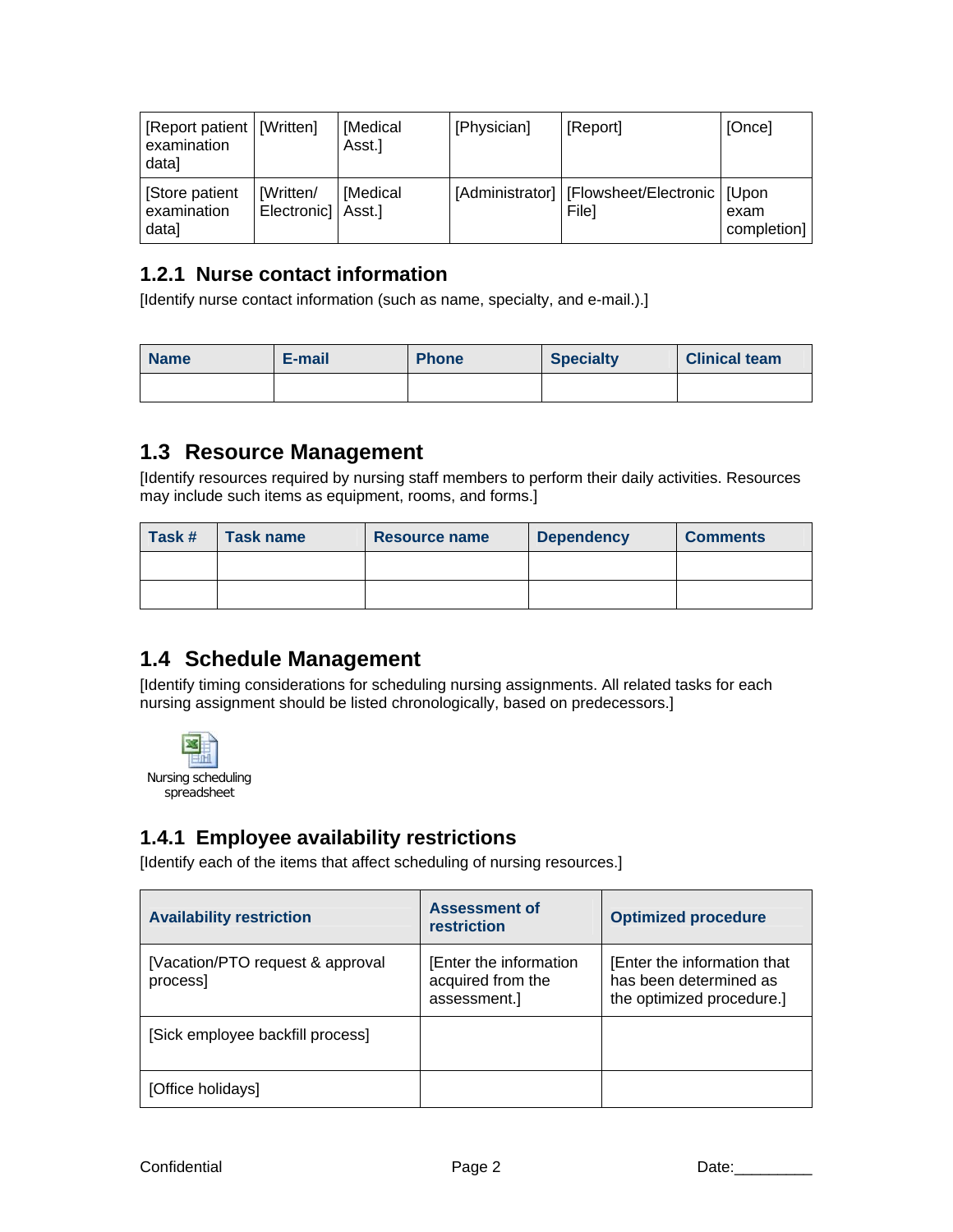| [Individual employee "regular"<br>schedules]                   |  |
|----------------------------------------------------------------|--|
| [Schedule posting]                                             |  |
| [Standard patient scheduling process<br>and clinical workflow] |  |
| [Timekeeping]                                                  |  |
| [Clinic days/times]                                            |  |
| [On-call service requirements]                                 |  |
| [Office holidays]                                              |  |
| [Required nurse training]                                      |  |
| [Required nurse and/or staff<br>meetings]                      |  |

### **1.5 Issue/Risk Management**

[Identify a process for logging and managing all issues and risks that arise throughout a nursing assignment. All high-severity issues/risks deemed critical to the performance of nursing activities should be resolved accordingly and listed as lessons learned.]

| Item# | <b>Description</b> | <b>Assigned</b><br>to | <b>Start date</b> | Due date | <b>Severity</b><br>(H/M/L) | <b>Progress</b><br>(R/ Y/G) | <b>Status</b> |
|-------|--------------------|-----------------------|-------------------|----------|----------------------------|-----------------------------|---------------|
|       |                    |                       |                   |          |                            |                             |               |
|       |                    |                       |                   |          |                            |                             |               |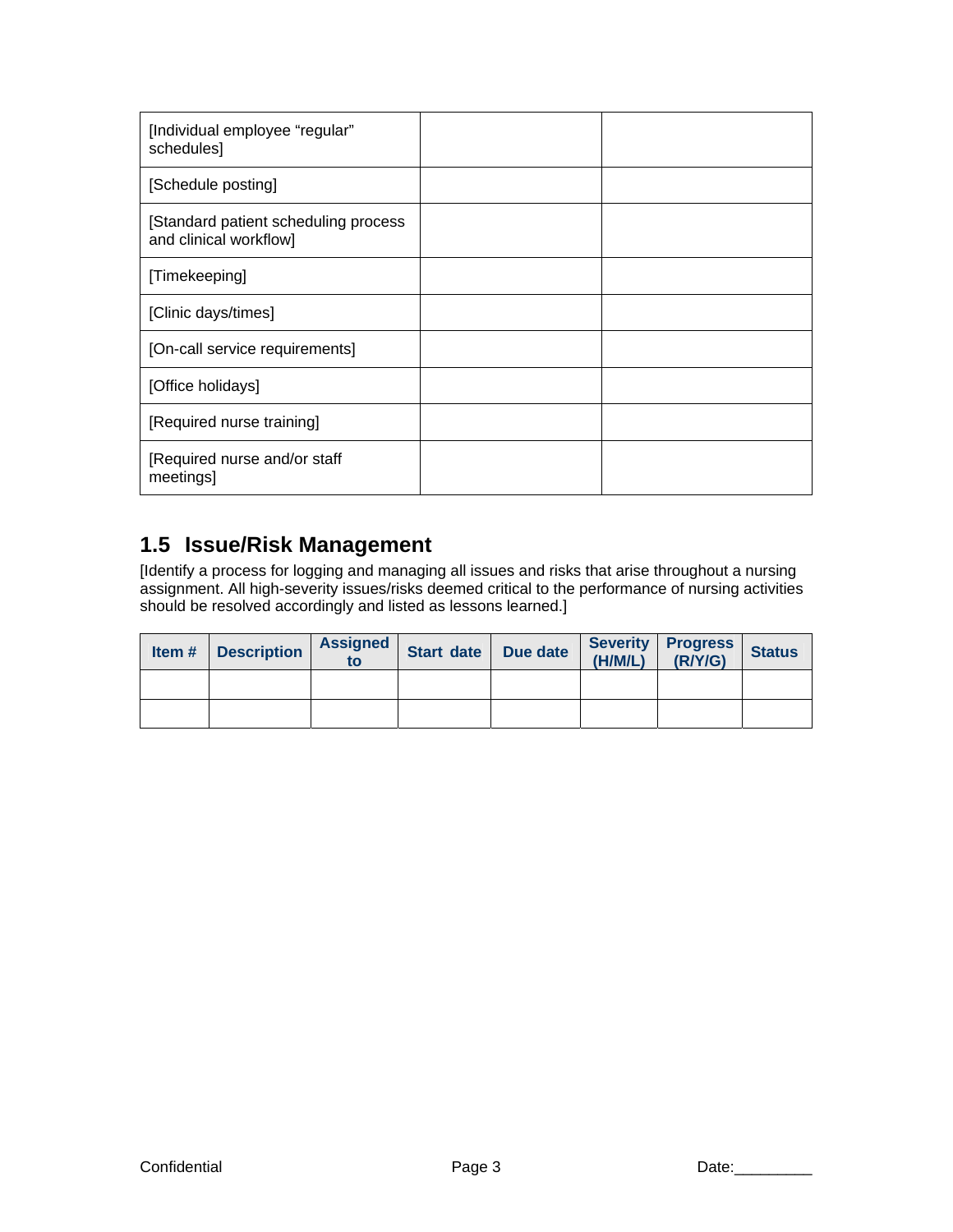### **1.6 Workflow Diagram**

[Provide a diagram that depicts the workflow for all nursing activities. Double-click the sample Visio diagram below to make changes.]